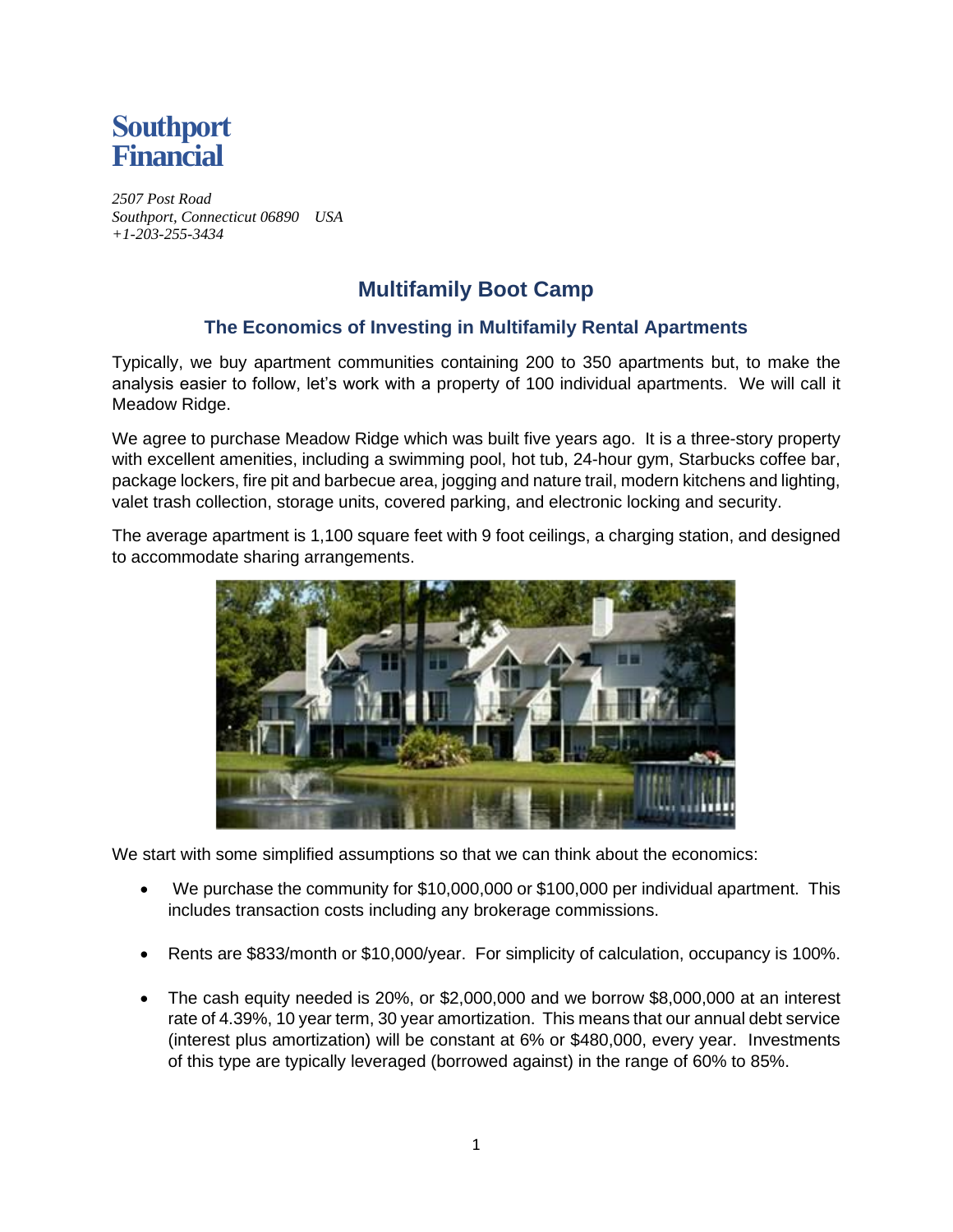- Income and expenses increase at an annual rate of 2%. About the rate of inflation in a normal year. Expenses in this type of property are very predictable from year to year.
- Property expenses will be 40% of income, including an allowance for necessary capital improvements and refurbishment. This is a typical ratio for this type of property.
- We have purchased the property at a 6% Cap Rate (capitalization rate, meaning that the property after all expenses yields 6% cash flow before paying debt service).

**Let's look at the numbers in the first year:** (There is a spreadsheet on page 4 summarizing the numbers). Income is \$1,000,000. Deduct expenses of \$400,000 and the net operating income (NOI) is \$600,000. This is 6% of the purchase price of \$10,000,000 (what we call a 6% Cap Rate).

When we deduct the annual interest and amortization of \$480,000 (debt service, including  $$348,400$  of interest and  $$131,600$  of amortization), the cash left over is  $$120,000$ . surprisingly, this is a 6% return on the \$2,000,000 of cash equity invested by our investor group.

**Okay, now let's look at the numbers after five years of operation:** Income and expenses have gone up at 2% each year but the amount we pay to the lender, our debt service, has stayed the same.

Here are the numbers: Income is now \$1,082,400. Deduct expenses of \$433,000 and the net operating income (NOI) is \$649,400. This is 6.49% of the purchase price, so our Cap Rate has gone up from 6.00% to 6.49%.

When we deduct the debt service of \$480,000 (the same as in the first year) the cash left over is \$169,400**.** Our return or yield on the cash equity invested is now **8.47%.**

**Sale after five years:** If we now decide to sell the property at a price that will yield the buyer the same 6% Cap Rate as we paid five years earlier, we could sell it for \$10,823,300 net of transaction costs (NOI of \$649,400 divided by 6%). But we have been paying amortization and reducing the balance of the loan, so we now owe just \$7,280,200 instead of the original \$8,000,000 we borrowed.

This means our net cash from the sale is **\$3,543,100** (\$10,823,300 - \$7,280,200). Remember, we put up \$2,000,000 five years earlier and have been getting cash flow of 6% growing to 8%, each year. So, now our investor group has nearly doubled its original cash investment while getting steady and increasing annual cash flow. Translated into an internal rate of return (IRR), this is **17.84%.**

**Magic?** No magic here, just the way this type of investment works. We made the modest assumption of an annual increase in income and in costs of 2%. We assumed a borrowing (interest) rate a bit higher than the current rate but, including amortization, equal to the Cap Rate. If our borrowing costs had been lower, the return to our group would have been correspondingly higher.

For simplicity, we also assumed keeping the occupancy at a constant 100%. If we had assumed that we could start with lower occupancy, say 89%, and increase it to 93%, the returns to our group would have been higher. If we had been able to increase the rents by more than 2%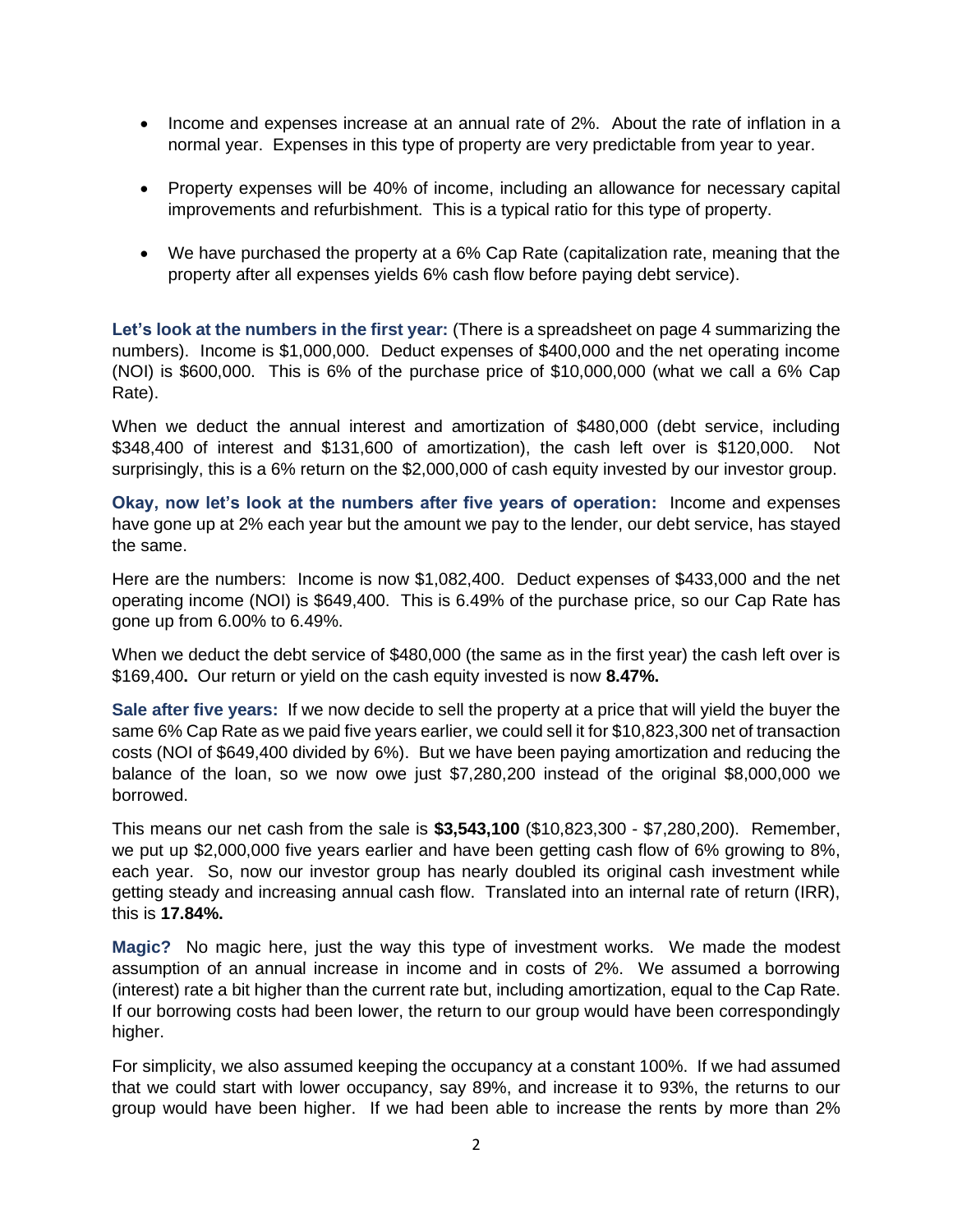annually (2% is a modest \$17/month increase), we could have improved our overall return. For example, we might have built in an allowance to improve each unit with quartz countertops and laminate floors in the dining areas. The typical apartment lease is one year so there is an opportunity to implement at least modest rent increases every year.

**The Mechanics:** The mechanics are simple. If expenses are 40% of income (which is a typical ratio), and both income and expenses are increasing at 2% annually, then the net operating income (the difference between the two) keeps increasing. Further, the debt service is staying the same, so that extra money falls right to the bottom line and becomes increased cash flow.

There are three additional factors that enhance this type of investment:

- 1. **Use of Depreciation.** We can deduct depreciation from the property income which reduces the taxes we pay on the annual cash flow. In the example we are using, it reduces the expected taxes by between 50% and nearly 100% each year. For instance, the cash flow in the first year (\$120,000) is nearly entirely tax free (depreciating the buildings, not including land, over 27.5 years). When the property is sold, having used that annual depreciation will increase the tax at sale proportionately. This recapture of depreciation will sometimes be at a rate less than an investor's normal tax rate on earned income but higher than the capital gains rate.
- 2. **Taxation.** The profit on sale is taxed at the capital gains rate which is less than the tax rate on earned income.
- 3. **Amortization.** Each monthly debt service payment on the mortgage amortizes or reduces the principal of that mortgage so we owe less. In a sense, this is an invisible return. In our example, the amortization (annual reduction of the debt) is about 6.5% to 7.5% of the invested cash equity, effectively doubling the annual return on equity from  $6\% + 10$  12\% $+$ .

**Conclusion:** Now we all know that investments don't always work out and lots of things can go wrong. We might be unable to retain occupancy and rent levels, there might be unexpected expenses, the market for selling this type of property might evaporate, we might be bad managers.

**Here though, in these multifamily investments, there are so many positive factors working in our favor that the overall effect is an enhanced probability of excellent and trouble free returns.** 

**There is also the possibility of much higher returns if results exceed our very conservative assumptions.**